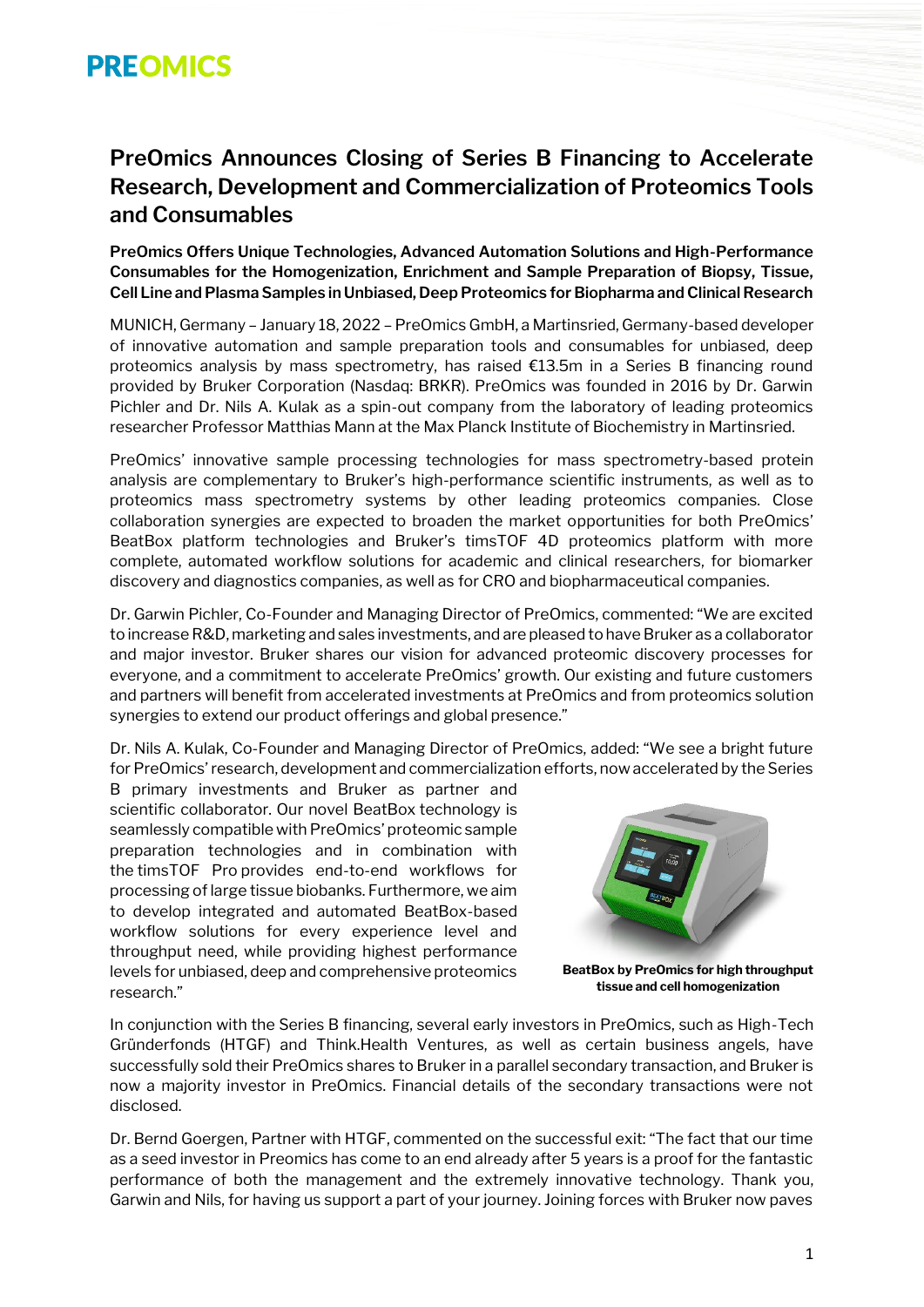# **PREOMICS**

the way for setting gold standards in protein sample preparation and will make proteome analysis easier and more reliable than ever."

Dr. Michael Ruoff of Think.Health Ventures said: "Think.Health is grateful for having shared an important part of PreOmics' success story, which will continue also beyond our investment with the great support by Bruker. We appreciate Garwin and Nils as exceptional scientists and visionary entrepreneurs – a rare combination that we definitely need more of in Germany."

Dr. Frank H. Laukien, President and CEO of Bruker Corporation, stated: "We are very pleased to invest in PreOmics, a leading proteomics sample preparation, automation and consumables company, with this Series B primary financing. By also acquiring a majority investment in PreOmics, Bruker further expands its proteomics vision to include the unique PreOmics sample preparation technologies, as well as more comprehensive, automated, robust and reproducible workflows and consumables for translational, biomarker and biopharma proteomics research."

### About PreOmics GmbH

PreOmics empowers our clients in life sciences to establish biological knowledge through efficient, reliable solutions and workflows that set the standard for protein analysis. Our team spirit, energy, and commitment empower us to be both creative and quality focused – A trusted partner with deeply rooted scientific experience. We envisage a future with revolutionary proteomic discovery processes open for everyone. Tools that reveal hidden causes of diseases, ensure sustainable nutrition, and provide diagnoses that enhance lives and society.

#### For more information, contact:

Dr. Garwin Pichler, Founder & Managing Director PreOmics GmbH Phone: +49 (0) 89 / 23 14 163 – 0 Email[: info@preomics.com](mailto:info@preomics.com) Website[: www.preomics.com](http://www.preomics.com/) Address: Am Klopferspitz 19 | 82152 Planegg/Martinsried | Germany

### About Think.Health Ventures

Think.Health invests as a boutique risk-taker in healthcare ventures. We continuously seek for innovations and disruptive business models in digital healthcare, life sciences, pharmaceuticals and biotechnology. For more information please visi[t www.think-health.de.](https://think-health.us12.list-manage.com/track/click?u=9bc2f01cdad75dca8b9f897d1&id=aa70ca94fb&e=16cbef635a) 

#### About High-Tech Gründerfonds

High-Tech Gründerfonds (HTGF) is a seed investor that finances high-potential, tech-driven startups. With around EUR 900 million in total investment volume across three funds and an international network of partners, HTGF has already helped forge more than 650 start-ups since 2005. Driven by their expertise, entrepreneurial spirit and passion, its team of experienced investment managers and startup experts help guide the development of young companies. HTGF's focus is on high-tech start-ups in the fields of digital tech, industrial technology, life sciences, chemistry and related business areas. To date, external investors have injected more than EUR 3.5 billion into the HTGF portfolio via more than 1,800 follow-on financing rounds. HTGF has also successfully sold interests in more than 150 companies.

Investors in this public-private partnership include the Federal Ministry for Economic Affairs and Climate Action, KfW Capital, and Fraunhofer-Gesellschaft e.V., as well as the companies ALTANA, BASF, BAYER, B.Braun, Boehringer Ingelheim, Robert Bosch, BÜFA, CEWE, Deutsche Bank,